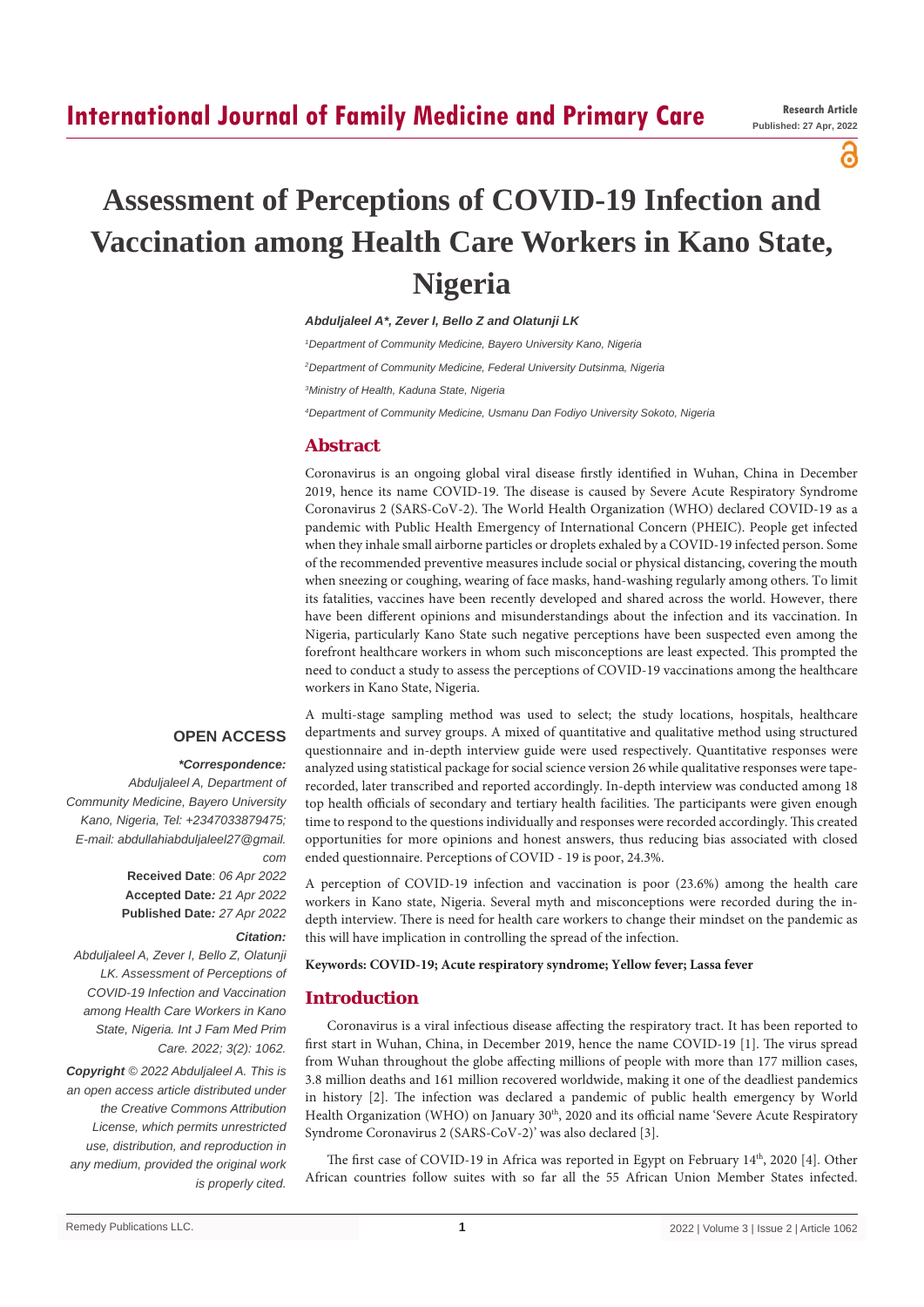Mortality is not as high as it is in America and Europe. In Europe, there are more than 4,695,132 confirmed cases with about 126,394 deaths [5]. In Nigeria, COVID-19 was first reported on February 27<sup>th</sup>, 2020 from a 44-year-old Italian [6]. The index case ultimately results in the spread of the virus in Nigeria. Despite vigorous community transmission, decaying health sector, lack of preparedness for public health emergencies, the country had recorded a relatively small number of cases with about 167,095 confirmed cases, 2,117 deaths and 163,483 recovered as of June 16<sup>th</sup>, 2021 [7].

A vaccine is a biochemical agent that stimulates the body's natural defense mechanism against infectious agents when introduced to the body. Thus, any attempt towards the development of a safe and effective COVID-19 vaccine is a public health necessity with a global concern [8]. Finding a safe and effective vaccine against COVID-19 will create a serious breakthrough in the fight against the pandemic. Scientists all over the world are working tirelessly on this with some level of success recorded. COVID-19 vaccines are already available since February 18<sup>th</sup>, 2021 all over the world, the vaccine is now targeted at vulnerable population (elderly people) and prioritize those at the highest risk (healthcare workers) [9]. At least seven different vaccines under three different platforms have been rolled out with more than 200 types of vaccines on the way. The COVID-19 Vaccines Global Access Facility (COVAX) is one of the three major backbones of the access to COVID-19 Tools (ACT) accelerator, launched in April 2021 by the WHO, the European Commission and France as a response to the ongoing COVID-19 pandemic [10]. COVAX was aimed at clearing the acute phase of the infection by speeding up the process of development and distribution of safe and effective vaccines against COVID-19 in addition to support the building of manufacturing capabilities and work with government and manufacturers to ensure fair and equitable allocation of the vaccines globally [11].

There is no doubt that vaccines are one of the effective preventive tools against COVID-19, although several other preventive measures including social or physical distancing, covering the mouth when sneezing or coughing, wearing face masks, hand washing regularly among others have been recommended by the WHO. Millions of doses of COVID-19 vaccine are being produced and distributed globally, Africa and Nigeria, in particular, is not left out. On the March  $2<sup>nd</sup>$ , 2021, Nigeria received nearly 4 million doses of COVID-19 vaccines, shipped *via* the COVAX facility, a partnership between CEPI, Gavi, UNICEF and WHO [11]. Both the frontline healthcare workers and other people particularly elderly ones have started receiving the first doses and some few received the second dose of the vaccine though with a lot of myths and misconceptions about the integrity of the vaccine. Such healthcare workers' misconception about the COVID-19 vaccine might disrupt the efforts of the authorities toward the containing of the pandemic. It is, therefore, essential to conduct an exploratory study to assess the perception of COVID-19 vaccination among frontline healthcare workers in Kano State, Nigeria. Part of the aims of this study is to identify the causes of misconceptions therein and inform relevant policy-makers to take appropriate action.

# **Materials and Methods**

This section presents the methodology that was employed in this study. The following aspects of the research were briefly presented (and will be reported in detail later): Research study location; research philosophy and paradigm; research planning and implementation; research design and methods of data collection; research strategy and sampling methods; method of data analysis. The adopted methodology is mixed (quantitative and qualitative).

The research was conducted in Kano State, in the Federal Republic of Nigeria. Kano State is one of the 36 States in Nigeria and was created on May 27<sup>th</sup>, 1967 from the part of the then northern region. Kano State borders Katsina State to the northwest, Kaduna State to the southwest, Bauchi State to the southeast and Jigawa State (which was initially part of Kano State until 1991) to the northeast. The historic and ancient city of Kano is the capital of Kano State. Kano State is for long been known as the centre of commerce since during trans-Sahara trade and is the most industrialized State in northern Nigeria and the second-largest commercial centre nationwide. Agricultural activities at both subsistence and commercial capacities and during the rainy and dry (irrigation) seasons are being practiced in the State. The official language like in other parts of the country is English, although Hausa and Fulani are the predominant tribes in the State.

Kano State has a total land mass of 20,760 km<sup>2</sup>, 44 Local Government Areas and 484 wards. The state is also enriched with numerous healthcare institutions including three Teaching hospitals, namely: Aminu Kano Teaching Hospital, Muhammad Abdullahi Wase Teaching Hospital and Yusuf Maitama Sule University Teaching Hospital. Kano State, like other States in Nigeria has had a history of epidemics and pandemics diseases including Influenza, Yellow fever, Lassa fever, and presently experiencing the COVID-19 outbreak like the rest parts of the world [12]. Industrialization and urbanization have posed unique challenges to the waste management in Kano city and these among other reasons resulted in water, air and soil pollution [13]. Kano State, like other parts of Nigeria, has a poor healthcare system with a poor average life expectancy of 47 years [14].

Respondents were given either a web-based or paper based validated and refined structured questionnaire. The questions were developed using simple and unambiguous statements or terms for easy understanding. The questionnaires were refined to facilitate a better understanding before the survey was shared among the respondents. The developed questionnaires were distributed to 1004 randomly selected healthcare workers of the randomly selected hospitals of the randomly selected LGAs. The survey instrument comprises of 60 questions and required about 15 min to participate. The questions were divided into 3 parts, 15 questions each. The first part contained the introductory aspects including the title of the study, the aim of the study and options for respondents to indicate their consent to participate in the survey and demographic questions. The remaining parts were made to assess the healthcare workers' perceptions and predictors of perceptions of COVID-19 infection and vaccination.

A multi-stage sampling method was used to select the study subjects. One (1) Local Government Area (LGA) was selected each from the three senatorial zones (Kano Central, Kano North and Kano South) of Kano State making a total of three (3) LGAs. The selection of the LGA was conducted randomly from the list of 15, 13 and 16 LGAs of Kano Central, Kano North and Kano South senatorial zones respectively. The list of hospitals from the 3 selected local governments served as the sampling frame for the second stage. Two (2) hospitals were selected randomly from each of the LGA by drawing lots; the list of hospitals in each of the LGA were written separately on small pieces of paper, then folded and mixed-up on a table, a random selection was then made. Depending on the population of each of the selected LGAs and hospitals, sampling was done proportionately. In addition, three (3) tertiary health centers in Kano city (Aminu Kano Teaching Hospital, Murtala Mohammed Specialist Hospital and Muhammad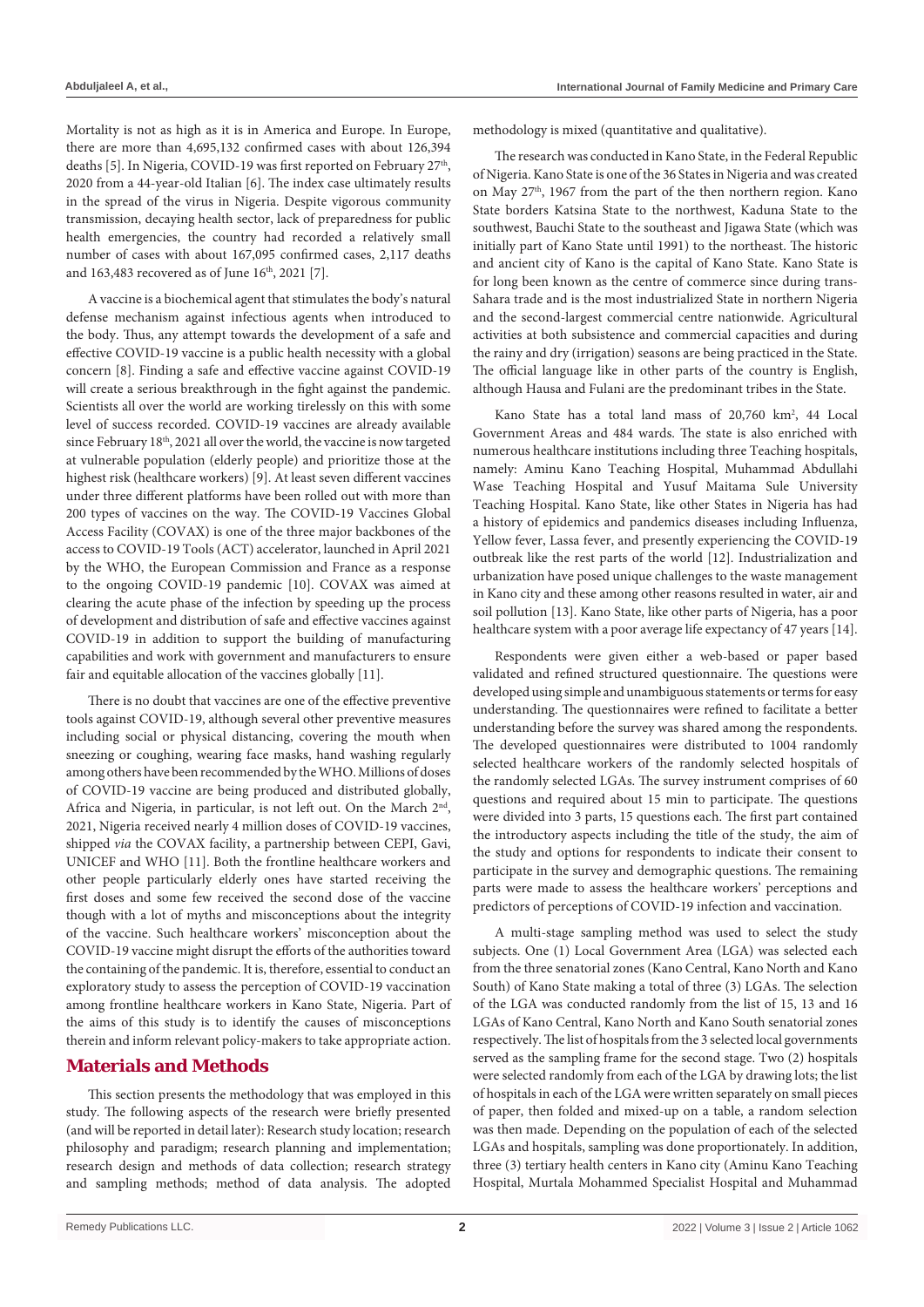Abdullahi Wase Teaching Hospital) were also selected totaling 3 × 2  $+ 3 = 9$  hospitals. Another multi-stage sampling technique was done where all the health departments or units were listed and a random selection was made to identify the survey groups. The identified departments or units in such health centers were surveyed.

Only frontline healthcare workers that consent to participate in the study and work in the selected hospitals and departments were allowed to participate in the survey. While healthcare workers that refused to consent to participate in the study even if they are working in the selected hospitals and departments were excluded, administrative staffs were also excluded.

The validity and reliability of the study depend largely on the nature of the research problem at hand, the general methodology and the nature of the data that was collected [15]. Some of the validity and reliability strategy that were used in this study include;

A quantitative method using structured questionnaires was used.

To further test the validity and reliability of research instruments, a pilot study was also conducted to refine the questionnaire so that respondents will have no problems in answering the questions and the researcher will have no problems in recording the data.

# **Results**

### **Quantitative**

A total of 1,004 participants were surveyed, 864 healthcare workers responded accordingly putting the response rate at 86.4%. Majority of the respondents were male 510 (59%) and the age group of 18 to 25 years account for the highest, 308, 35.6%. Most of the respondents 423 (49.0%) have 1 to 5 years in service.

Forty-seven (5.4%) of the respondents have a postgraduate degree and there were 57 (6.6%) medical doctors and nurses and midwives were 275 (31.8%), there were more respondents from the secondary healthcare facilities which amounted to 438 (50.7%), and the majority of them were adherents of the Islamic religion 829 (95.9%). Further details are found in Table 1.

Table 2 shows association between socio-demographic data and the perceptions of COVID-19 infection and vaccination among healthcare workers in Kano State. Perceptions are generally poor and there is statistically significant association between male gender, designated work and perceptions of COVID-19 infections Table 3.

Table 4 shows independent predictors of the perceptions of COVID-19 infection and vaccination among healthcare workers in Kano State. There is statistically significant association between gender, designated work and perceptions of COVID-19 infections.

#### **Qualitative result**

Respondents were also interviewed on their perceptions of the infection. Most of them believed it's in existence and that they even had symptoms related to it. A respondent quoted "at some point I was coughing with loss of taste and smell for objects I believed its COVID" Another respondent quoted "I had so many symptoms during the lockdown but I don't want to express myself so that people will not run away from me" On the availability of vaccine for it; they explained that there is vaccine for COVID-19 and that some have taken it while others are still awaiting their turn. On the question "how do you feel when people talk about COVID-19 and **Table 1:** Shows demographic characteristic of the respondents, male respondents were 510 (56%) while female 354 (41%). The age group 18 to 25 years accounted for the highest 308 (35.6%), followed by 26 to 35years which were 280 (32.4%). Majority of the respondents, 423 (49%) have 1 to 5 years in service.

| Variable                          | Frequency (N) | Percent (%) |
|-----------------------------------|---------------|-------------|
| Gender                            |               |             |
| Male                              | 510           | 59          |
| Female                            | 354           | 41          |
| Age group (years)                 |               |             |
| 18-25                             | 308           | 35.6        |
| 26-35                             | 280           | 32.4        |
| 36-45                             | 175           | 20.3        |
| 46-55                             | 82            | 9.5         |
| >55                               | 19            | 2.2         |
| Number of years in service        |               |             |
| $1 - 5$                           | 423           | 49          |
| $6 - 10$                          | 153           | 17.7        |
| 11-15                             | 122           | 14.1        |
| 16-20                             | 89            | 10.3        |
| >20                               | 76            | 8.8         |
| <b>Marital status</b>             |               |             |
| Single                            | 370           | 42.8        |
| Married                           | 466           | 53.9        |
| Divorced/separated                | 18            | 2.1         |
| Widow                             | 9             | 1           |
| Number of children                |               |             |
| 0                                 | 389           | 45.1        |
| $1 - 3$                           | 241           | 27.9        |
| $4 - 6$                           | 138           | 16          |
| $7-9$                             | 61            | 7.1         |
| >9                                | 34            | 3.9         |
| Level of education                |               |             |
| Certificate                       | 103           | 11,9        |
| Diploma                           | 461           | 53.4        |
| Higher diploma                    | 92            | 10.6        |
| Bachelor's degree                 | 161           | 18.6        |
| Postgraduate                      | 47            | 5.4         |
| Designated work                   |               |             |
| Medical doctor                    | 57            | 6.6         |
| Pharmacist                        | 87            | 10.1        |
| Radiographer                      | 37            | 4.3         |
| Medical laboratory scientist      | 9             | 1           |
| Nurse and midwife                 | 275           | 31.8        |
| Medical laboratory technician     | 85            | 9.8         |
| Community health practitioner     | 7             | 0.8         |
| Community health extension worker | 112           | 13          |
| Community health officer          | 15            | 1.7         |
| Public health                     | 3             | 0.3         |
| Environmental health officer      | 20            | 2.3         |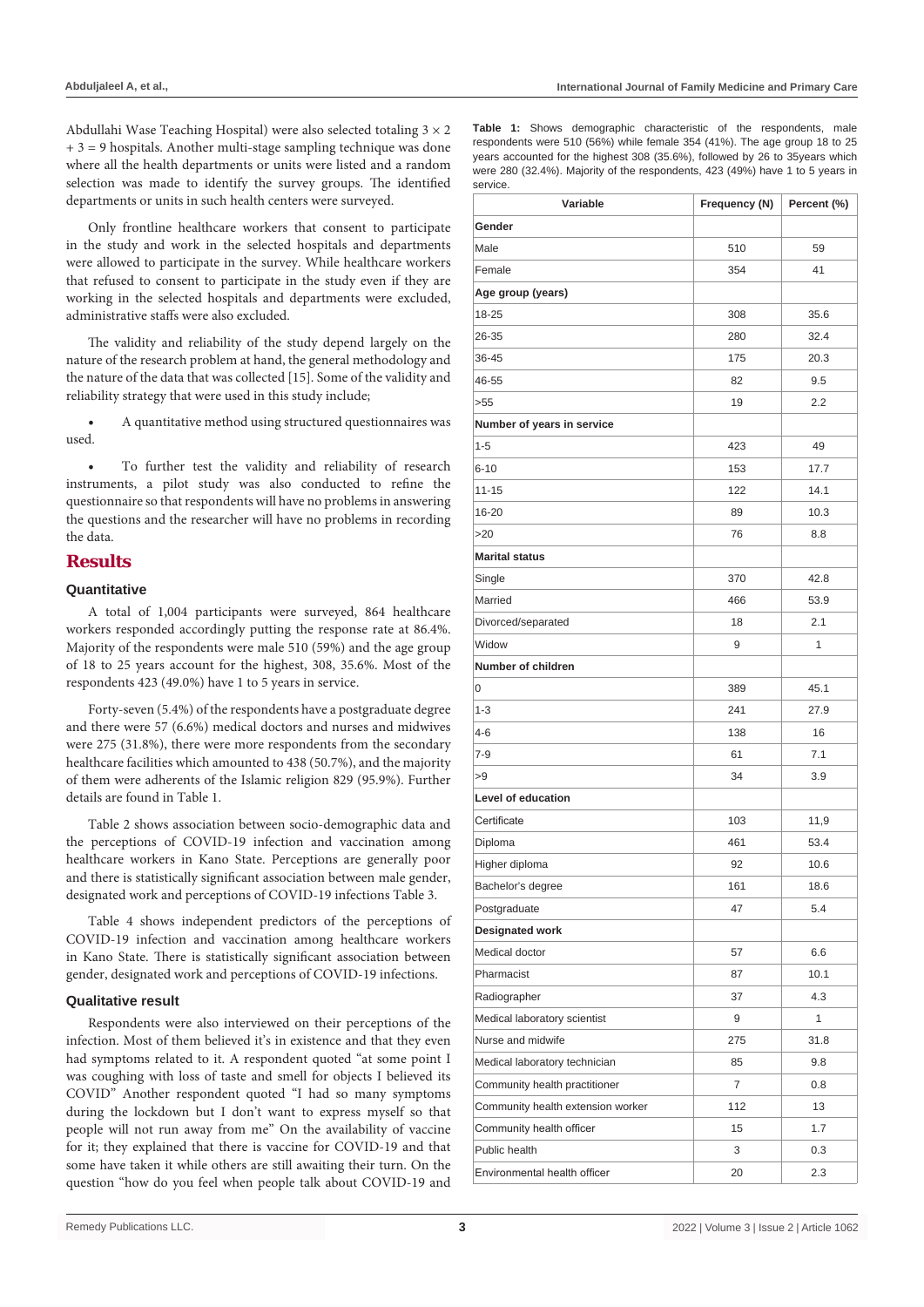| Environmental health technician          | 10  | 1.2  |
|------------------------------------------|-----|------|
| Health educator                          | 10  | 1.2  |
| Junior community health extension worker | 6   | 0.7  |
| Physiotherapist                          | 8   | 0.9  |
| Medical record officer                   | 13  | 1.5  |
| Dental technologist                      | 9   | 1    |
| Dental surgery technician                | 7   | 8    |
| X-ray technician                         | 7   | 0.8  |
| Nutrition and dietetic officer           | 4   | 0.5  |
| Others                                   | 83  | 9.6  |
| Type of medical facility                 |     |      |
| Primary healthcare                       | 222 | 25.7 |
| Secondary healthcare                     | 438 | 50.7 |
| <b>Tertiary healthcare</b>               | 204 | 23.6 |
| Religion                                 |     |      |
| Christianity                             | 25  | 2.9  |
| Islam                                    | 829 | 95.9 |
| <b>Others</b>                            | 10  | 1.2  |
| Total for each variable                  | 864 | 100% |
| Source: Field data                       |     |      |

rce: Field data

**Table 2:** Shows association between socio-demographic data and the perceptions of COVID-19 infection and vaccination among healthcare workers in Kano State. Perceptions are generally poor and there is statistically significant association between male gender, designated work and perceptions of COVID-19 infections.

|                            | Perception of COVID-19                     |            | p-value |  |
|----------------------------|--------------------------------------------|------------|---------|--|
| <b>Variables</b>           | Good perception, Poor perception,<br>n (%) | $n$ (%)    |         |  |
| Gender                     |                                            |            |         |  |
| Male                       | 133 (15.4)                                 | 376 (43.6) | $.039*$ |  |
| Female                     | 71(8.2)                                    | 283 (32.8) |         |  |
| Age group (years)          |                                            |            |         |  |
| 18-25                      | 64 (7.4)                                   | 244 (28.2) |         |  |
| 26-35                      | 78 (9.0)                                   | 202 (23.4) |         |  |
| 36-45                      | 38 (4.4)                                   | 137 (15.9) | 0.254   |  |
| 46-55                      | 21(2.4)                                    | 61(7.1)    |         |  |
| >55                        | 3(0.3)                                     | 16(1.9)    |         |  |
| Number of years in service |                                            |            |         |  |
| $1 - 5$                    | 90 (10.4)                                  | 333 (38.6) |         |  |
| $6 - 10$                   | 41 $(4.8)$                                 | 112 (13.0) | 0.422   |  |
| $11 - 15$                  | 34(3.9)                                    | 88 (10.2)  |         |  |
| 16-20                      | 23(2.7)                                    | 66 (7.6)   |         |  |
| >20                        | 16(1.9)                                    | 60(7.0)    |         |  |
| <b>Marital status</b>      |                                            |            |         |  |
| Single                     | 74 (8.6)                                   | 296 (34.3) |         |  |
| Married                    | 122 (14.1)                                 | 344 (39.8) |         |  |
| Divorced/separated         | 4(0.5)                                     | 14(1.6)    | 0.088   |  |
| Widow                      | 3(0.3)                                     | 6(0.7)     |         |  |
| Number of children         |                                            |            |         |  |
| 0                          | 78 (9.0)                                   | 311 (36.0) | 0.085   |  |
| $1 - 3$                    | 72 (8.3)                                   | 169 (19.6) |         |  |
| $4 - 6$                    | 32(3.7)                                    | 106 (12.3) |         |  |
| $7-9$                      | 13(1.5)                                    | 48 (5.6)   |         |  |
| >9                         | 8(0.9)                                     | 26(3.0)    |         |  |
|                            |                                            |            |         |  |

| Level of education                          |            |            |          |  |
|---------------------------------------------|------------|------------|----------|--|
| Certificate                                 | 29 (3.4)   | 74 (8.6)   |          |  |
| Diploma                                     | 118 (13.7) | 343 (39.7) |          |  |
| Higher diploma                              | 20(2.3)    | 72 (8.3)   | 0.129    |  |
| Bachelor's degree                           | 31(3.6)    | 130 (15.0) |          |  |
| Postgraduate                                | 6(0.7)     | 41(4.7)    |          |  |
| <b>Designated work</b>                      |            |            |          |  |
| Medical doctor                              | 5(0.6)     | 52(6.0)    |          |  |
| Pharmacist                                  | 21(2.4)    | 66 (7.6)   |          |  |
| Radiographer                                | 11(1.3)    | 26(3.0)    |          |  |
| Medical laboratory scientist                | 2(0.2)     | 7(0.8)     |          |  |
| Nurse and midwife                           | 54 (6.2)   | 221 (25.6) |          |  |
| Medical laboratory technician               | 16 (1.9)   | 69 (8.0)   |          |  |
| Community health<br>practitioner            | 1(0.1)     | 6(0.7)     |          |  |
| Community health extension<br>worker        | 33(3.8)    | 79 (9.1)   |          |  |
| Community health officer                    | 2(0.2)     | 13(1.5)    |          |  |
| Public health                               | 0(0.0.)    | 3(0.3)     |          |  |
| Environmental health officer                | 8(0.9)     | 12(1.4)    | $0.010*$ |  |
| <b>Environmental health</b><br>technician   | 5(0.6)     | 5(.6)      |          |  |
| Health educator                             | 3(0.3)     | 7(0.8)     |          |  |
| Junior community health<br>extension worker | 3(0.3)     | 3(0.3)     |          |  |
| Physiotherapist                             | 4(0.5)     | 4(0.5)     |          |  |
| Medical record officer                      | 5(0.6)     | 8(0.9)     |          |  |
| Dental technologist                         | 5(0.6)     | 4(0.5)     |          |  |
| Dental surgery technician                   | 2(0.2)     | 5(0.6)     |          |  |
| X-ray technician                            | 3(0.3)     | 4(0.5)     |          |  |
| Nutrition and dietetic officer              | 0(0.0)     | 4(0.5)     |          |  |
| <b>Others</b>                               | 21 (2.4)   | 62 (7.2)   |          |  |
| Type of medical facility                    |            |            |          |  |
| Primary healthcare                          | 62(7.2)    | 160 (18.5) | 0.214    |  |
| Secondary healthcare                        | 97 (11.2)  | 341 (39.5) |          |  |
| Tertiary healthcare                         | 45(5.2)    | 159 (18.4) |          |  |
| Religion                                    |            |            |          |  |
| Christianity                                | 6(0.7)     | 632 (73.1) |          |  |
| Islam                                       | 197 (22.8) | 19(2.2)    | 0.595    |  |
| Others                                      | 1(0.1)     | 9(1.0)     |          |  |

\*Statistical significance, p<0.05

Source: Field data

its vaccination?" responses varied with a number of respondents claiming that you will hear different kind of opinion; some people described it as just a propaganda from the Europeans trying to force people home so they can't even perform their normal daily activities like worship, travelling, schooling and social gatherings. Some even believed it's a man – made thing to reduce African population and rendered them infertile through the vaccines. When asked, what will be your responses when called upon to receive the vaccination? Many claimed they have taken the vaccine already.

# **Discussion**

In this Mix study; perception was found to be poor with only 204 (23.6%) respondents demonstrating good perception of COVID-19 infection and vaccination. it was discovered that respondents do not have adequate knowledge of the infection and hence the poor perception, however vaccine acceptance was high, 74.2%. This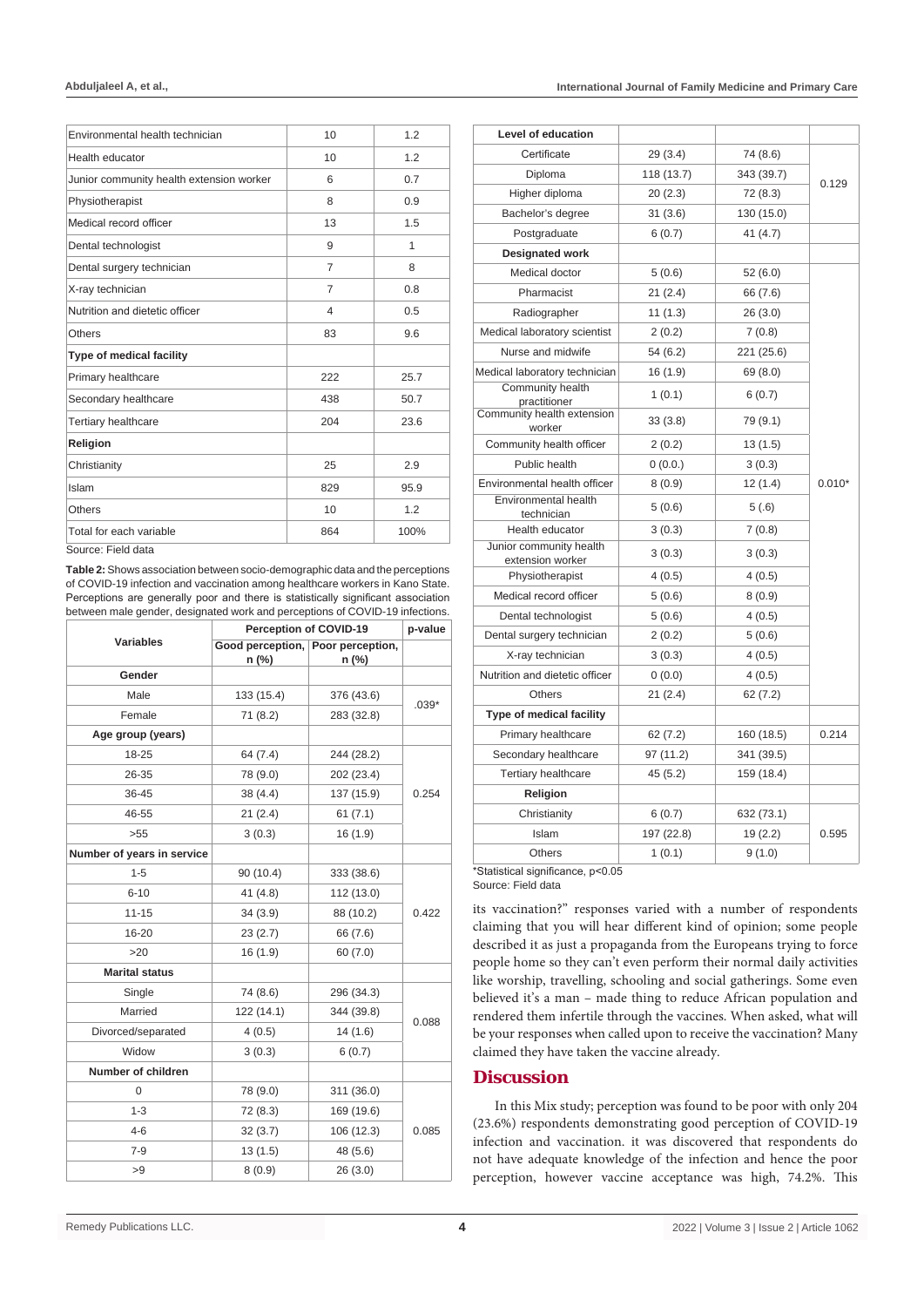**Table 3:** Perception of COVID-19 Infection and vaccination among healthcare workers in Kano State.

|                                            | Perception of COVID-19                       |            | p-value |
|--------------------------------------------|----------------------------------------------|------------|---------|
| Variables                                  | Good perception, Poor perception,<br>$n$ (%) | n (%)      |         |
| Have you received the<br>COVID-19 vaccine? |                                              |            |         |
| Yes                                        | 178 (20.6)                                   | 463 (53.6) | < 0.001 |
| <b>No</b>                                  | 26 (3.0%)                                    | 197 (22.8) |         |
| Knowledge on COVID-19                      |                                              |            |         |
| Good knowledge                             | 10(1.2)                                      | 200 (23.1) | < 0.001 |
| Poor knowledge                             | 194 (22.5)                                   | 460 (53.2) |         |

Source: Field data

**Table 4:** Independent predictors of the perceptions of COVID-19 infection and vaccination among healthcare workers in Kano State.

| Variables                  | в        | aOR   | 95% CI        | p-value  |
|----------------------------|----------|-------|---------------|----------|
| Gender                     | $-0.355$ | 0.701 | 0.477, 1.031  | $0.039*$ |
| Age group (years)          | 0.093    | 1.098 | 0.220, 5.479  | 0.254    |
| Number of years in service | $-0.03$  | 0.971 | 0.402, 2.343  | 0.422    |
| Marital status             | 0.706    | 2.026 | 0.389, 10.559 | 0.088    |
| Number of children         | 0.029    | 1.029 | 0.307, 3.456  | 0.085    |
| Level of education         | $-1.123$ | 0.325 | 0.113, 0.938  | 0.129    |
| Designated work            | 1.356    | 3.881 | 1.195, 12.604 | $0.010*$ |
| Type of medical facility   | 0.199    | 1.221 | 0.721, 2.067  | 0.214    |
| Religion                   | $-1.237$ | 0.29  | 0.032, 2.640  | 0.595    |

Dependent variable: Perceptions of COVID-19 infection and vaccination; aOR: adjusted Odd Ratios; CI: Confidence Interval; \*p<0.05

is probably because healthcare workers are more at risk of being infected with COVID-19 infection, and therefore needs protection against it. More so, it is easily accessible to them as their vaccination was prioritized by the National Primary Healthcare Development Agency, the agency responsible for the distribution of the vaccines. Important predictors of perceptions were gender and designated work; gender and medical doctors in tertiary institution tends to have good perception of the infection. This could be because of the reasons mentioned earlier. In a multi-center cross sectional survey conducted among health care workers in southwestern Nigeria, positive perception of COVID-19 vaccine was a little above half, 53.5% and this is the main predictor of willingness to take the vaccination [15]. Both study were conducted among healthcare workers and cut across major tertiary health institutions in the regions. Finding of this study is also in contrast to a study carried out among healthcare workers in Tigray, North Ethiopia, where 87.9% had positive perception about COVID-19 infections [16]. The poor perceptions in our study could be attributed to the fact that most of the respondents are not directly involved in patient care and have attained only diploma level of education 461 (53.4%). Similarly, most of the respondents work in secondary health care facilities, 438 (50.7%) and primary healthcare facilities, 222 (25.7%), where the workers are less enlightened. Accordingly, tertiary healthcare facilities, with purportedly better equipment in addition to highly skilled clinicians serve as referral centre for COVID-19 management and this was found to be statically significant. In another study conducted in Ethiopia, perception of COVID-19 infection and vaccination was 60.5%, also higher than the finding of this study. Although both studies were conducted among health care workers, the sample size in this survey was quit higher (1004) compare to the 404 health care workers reported in the study in Ethiopia [17].

In another cross-sectional study in Botswana, respondents demonstrate low risk perception for COVID-19 vaccines as majority, 73.4% accept the vaccine [18]. The study does not reveal the actual perception of COVID-19 vaccination; it only took cognizant of the high acceptance rate and low refusal rate. Estimation of the respondents view, myth and misconception about COVID-19 was not done.

In a cross-sectional web based survey conducted in Saudi Arabia, positive perception on COVID-19 infection and vaccination was higher, 71.3% [19]. This contrast with finding of this study probably because Saudi Arabia is a worshiping ground for Muslims and COVID-19 vaccination is a strong pre-requisite for all intending pilgrimage.

In a study conducted in Canada; factors increasing the likelihood of vaccine refusal are low level of education, financial instability, indigenous status and not being concerned about spreading the virus [20]. This also contrasts with finding of this study where gender and designated work are the most important predictors of vaccination.

Perception of COVID-19 infection and vaccination differs among countries depending on several factors like severity of the infection, level of education, economic status of a country, religious and cultural believe and trust in health authorities. Overcoming some of these factors is a crucial component in improving perception and vaccination rate.

The in-depth interview conducted in this study was aimed at retrieving participant's views, experiences, thoughts and beliefs about COVID-19 infection and its vaccination. Majority of the participants interviewed were top health management officials mostly doctors with significant number of years in service, it is believed that their knowledge and experiences in health service will have influence their believes and decision to take or reject COVID-19 vaccination. Most of them have some things in common for example majority of them are doctors, they have been in health service for a long time and most have already taken the COVID-19 vaccine. They are also mostly similar in religion and cultural background with other members of the community where they come from and in whom we have a lot of myth and misconception about COVID-19 and its vaccination, but their profession and knowledge make them stand-out. Another fact is that initially, majority of the death due to COVID-19 in Nigeria affected prominent elderly people; politicians, business men, the elite including senior health workers. This might have been responsible for the positive attitude of the respondents to COVID-19 vaccine uptake. Lastly the vaccination exercise gives emphasis to frontline health care workers among other vulnerable groups; this might have also increase acceptability of the vaccination among them.

The role of awareness campaign on COVID-19 and its vaccination cannot be overemphasized. There is need to actually educate people; though there is generally insufficient understanding of the virus even among researchers and doctors been that it's a new infection but the few available information about it will change so much among members of the society where culture, religion and their perception of the infection dominate.

# **Strength and Limitations**

The main strength of this study is that perception of COVID-19 infection and vaccination among healthcare workers in Kano,